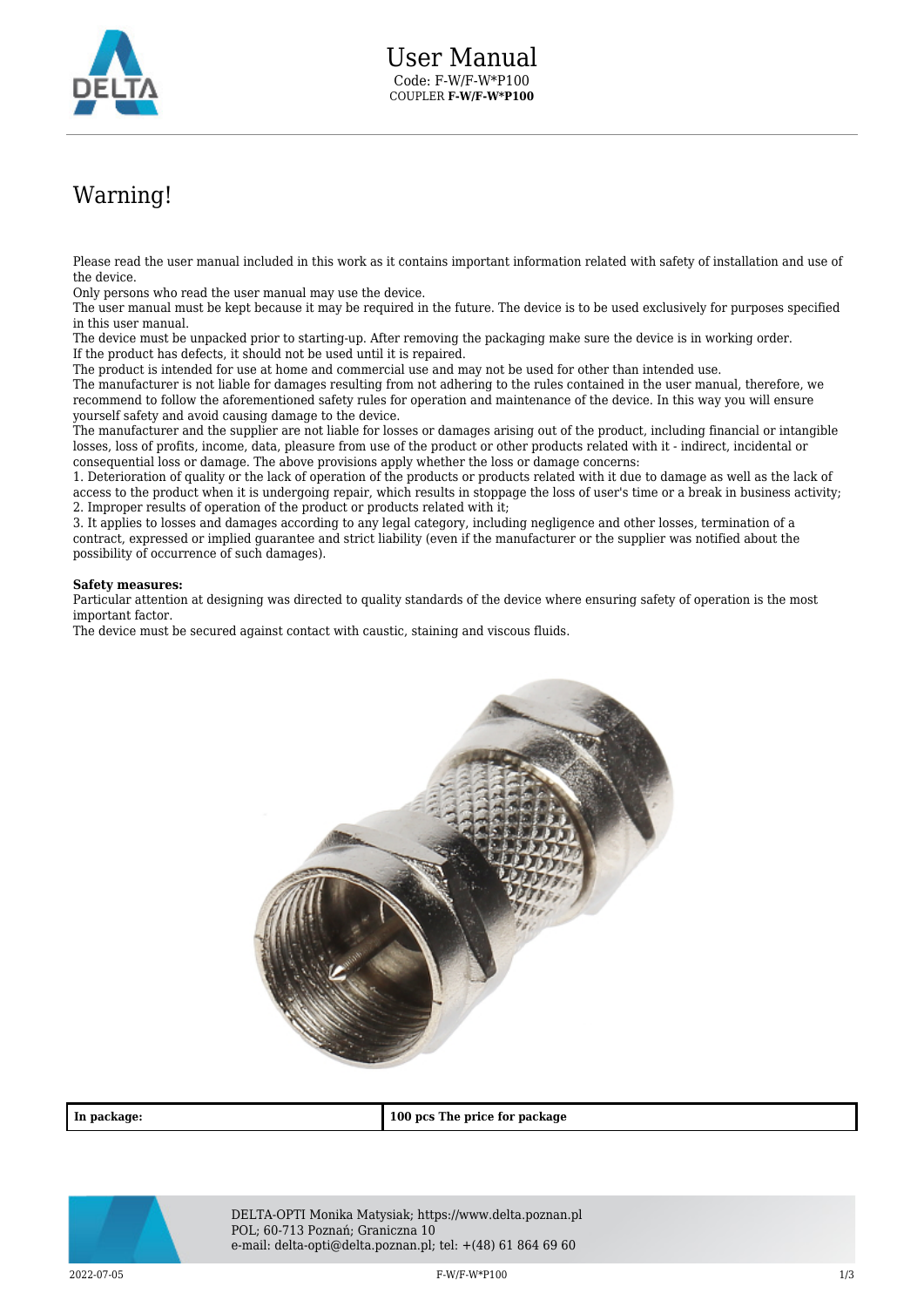

## User Manual Code: F-W/F-W\*P100 COUPLER **F-W/F-W\*P100**

| Connector type: | Coupler "F" Plug / "F" Plug                              |
|-----------------|----------------------------------------------------------|
| Impedance:      | $75\,\Omega$                                             |
| Material:       | Metal                                                    |
| Main features:  | • Very easy and quick assembly<br>• Corrosion resistance |
| Weight:         | $0.006$ kg                                               |
| Dimensions:     | Ø 10 x 20 mm                                             |
| Guarantee:      | 2 years                                                  |



Package:



2022-07-05 F-W/F-W\*P100 2/3